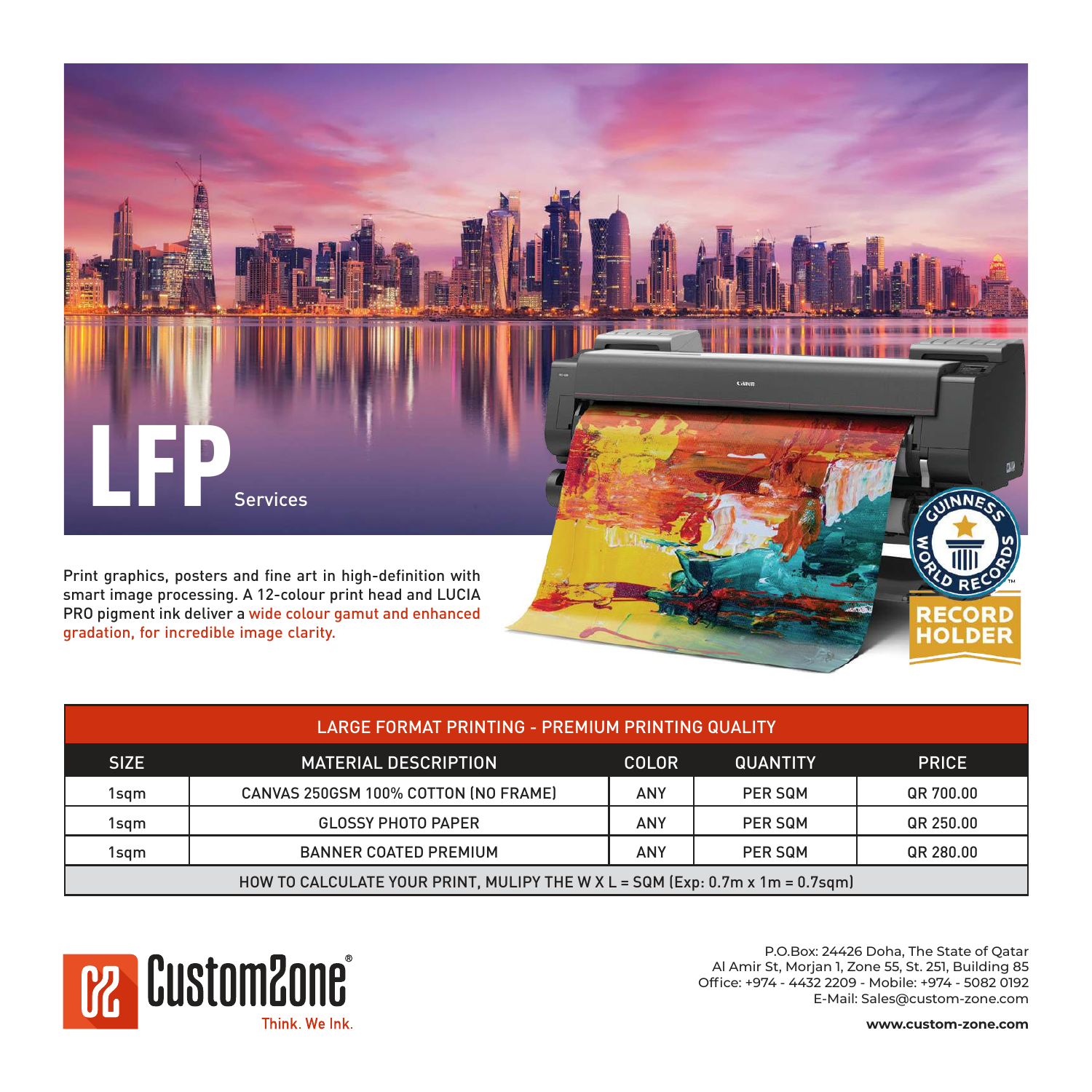

| <b>CAD PRINTING</b>                                                                                                      |                             |              |                 |              |  |  |  |
|--------------------------------------------------------------------------------------------------------------------------|-----------------------------|--------------|-----------------|--------------|--|--|--|
| <b>SIZE</b>                                                                                                              | <b>MATERIAL DESCRIPTION</b> | <b>COLOR</b> | <b>QUANTITY</b> | <b>PRICE</b> |  |  |  |
| A2                                                                                                                       | PLAIN PAPER / CAD DRAWINGS  | B/W          |                 | QR 5.00      |  |  |  |
| A2                                                                                                                       | PLAIN PAPER / CAD DRAWINGS  | <b>COLOR</b> |                 | QR 15.00     |  |  |  |
| A1                                                                                                                       | PLAIN PAPER / CAD DRAWINGS  | B/W          |                 | QR 10.00     |  |  |  |
| A1                                                                                                                       | PLAIN PAPER / CAD DRAWINGS  | <b>COLOR</b> |                 | QR 20.00     |  |  |  |
| A0                                                                                                                       | PLAIN PAPER / CAD DRAWINGS  | B/W          |                 | QR 15.00     |  |  |  |
| A0                                                                                                                       | PLAIN PAPER / CAD DRAWINGS  | <b>COLOR</b> |                 | QR 25.00     |  |  |  |
| $AD = 84.1 \times 118.8 \text{ cm}$ $\bullet$ $AI = 59.4 \times 84.1 \text{ cm}$ $\bullet$<br>$A2 = 42.0 \times 59.4$ cm |                             |              |                 |              |  |  |  |

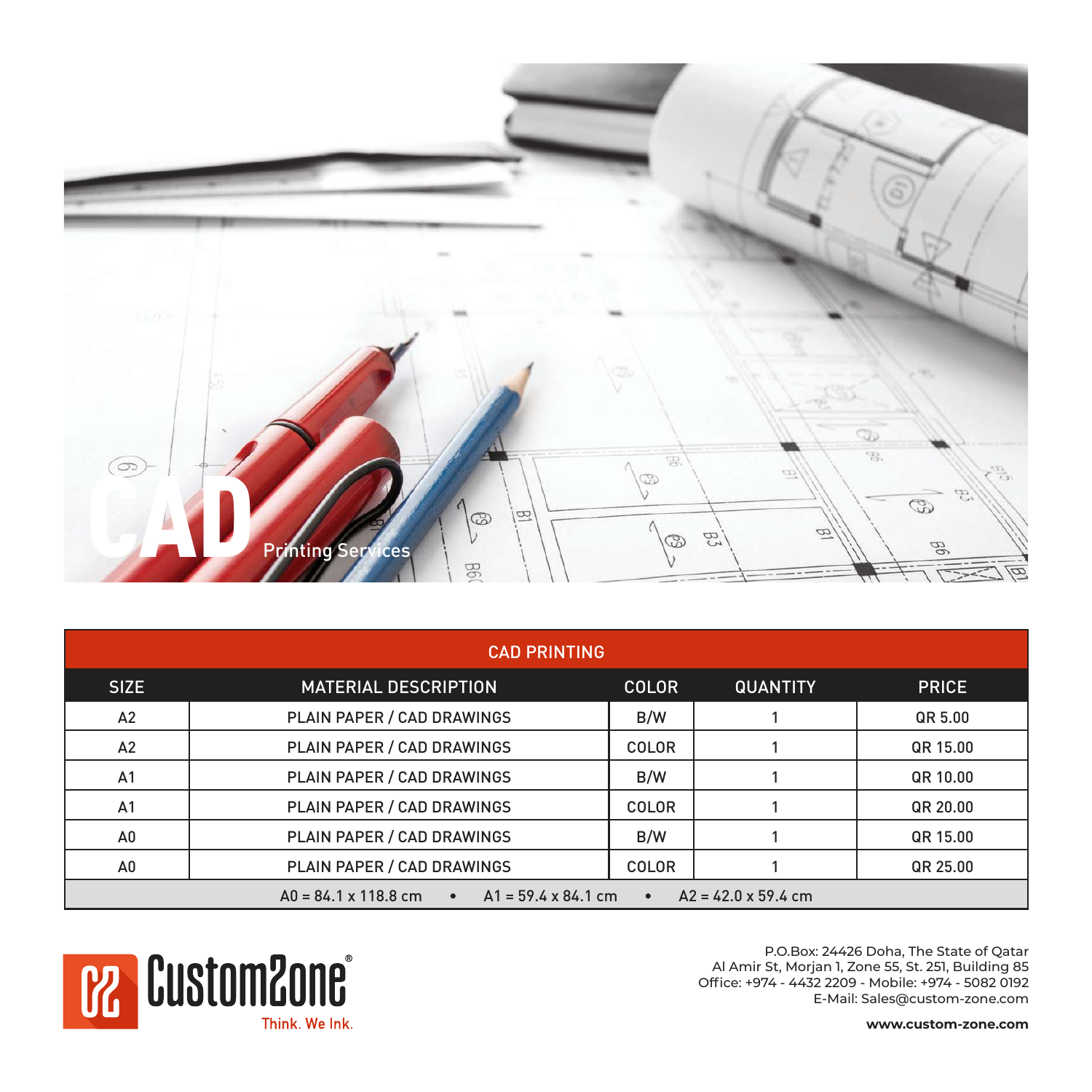

| <b>PRINTING ON PAPER MATERIALS</b> |                               |              |                 |              |  |  |  |  |
|------------------------------------|-------------------------------|--------------|-----------------|--------------|--|--|--|--|
| <b>SIZE</b>                        | <b>MATERIAL DESCRIPTION</b>   | <b>COLOR</b> | <b>QUANTITY</b> | <b>PRICE</b> |  |  |  |  |
| A4                                 | WOOD-FREE PLAIN PAPER 80GSM   | B/W          |                 | QR 2.00      |  |  |  |  |
| A <sub>3</sub>                     | WOOD-FREE PLAIN PAPER 80GSM   | <b>COLOR</b> |                 | QR 4.00      |  |  |  |  |
| A4                                 | ART-MATT PAPER 115GSM, 135GSM | B/W          |                 | QR 4.00      |  |  |  |  |
| A3                                 | ART-MATT PAPER 115GSM, 135GSM | <b>COLOR</b> |                 | QR 8.00      |  |  |  |  |
| A4                                 | ART-MATT PAPER 200~350GSM     | <b>ANY</b>   |                 | QR 10.00     |  |  |  |  |
| A <sub>3</sub>                     | ART-MATT PAPER 200~350GSM     | <b>ANY</b>   |                 | QR 20.00     |  |  |  |  |

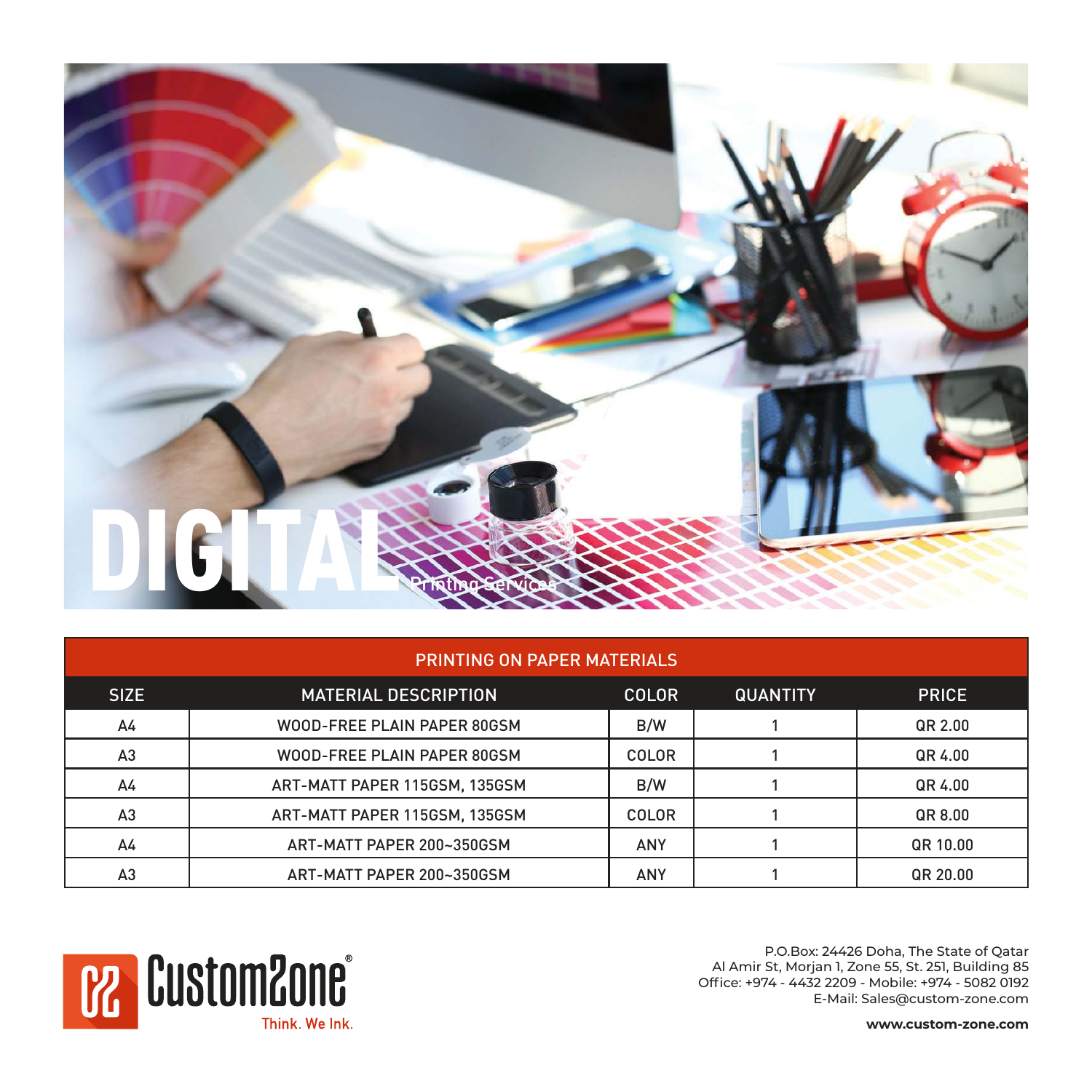

| <b>GIFT ITEMS PRINTING</b>                     |                                        |              |                 |              |  |  |  |  |
|------------------------------------------------|----------------------------------------|--------------|-----------------|--------------|--|--|--|--|
| <b>SIZE</b>                                    | <b>MATERIAL DESCRIPTION</b>            | <b>COLOR</b> | <b>QUANTITY</b> | <b>PRICE</b> |  |  |  |  |
| 11oz                                           | CERAMIC COFFEE MUG / WHITE OR COLORED  | <b>YES</b>   | $1 - 10$        | QR 35.00     |  |  |  |  |
| 11oz                                           | CERAMIC COFFEE MUG / WHITE OR COLORED  | <b>YES</b>   | $10 - 25$       | QR 28.00     |  |  |  |  |
| 11oz                                           | CERAMIC COFFEE MUG / WHITE OR COLORED  | <b>YES</b>   | $+50$           | QR 22.00     |  |  |  |  |
| KIDS $0 - 14y$                                 | WHITE COTTON T-SHIRTS / UNI-SEX        | <b>YES</b>   |                 | QR 45.00     |  |  |  |  |
| KIDS $0 - 14y$                                 | <b>BLACK COTTON T-SHIRTS / UNI-SEX</b> | <b>YES</b>   |                 | QR 65.00     |  |  |  |  |
| <b>ADULT S-XXL</b>                             | WHITE COTTON T-SHIRTS / UNI-SEX        | <b>YES</b>   |                 | QR 65.00     |  |  |  |  |
| <b>ADULT S-XXL</b>                             | <b>BLACK COTTON T-SHIRTS / UNI-SEX</b> | <b>YES</b>   |                 | QR 85.00     |  |  |  |  |
| <b>ADULT S-XXL</b>                             | PREMIUM QUALITY HOODIES                | <b>YES</b>   |                 | QR 180.00    |  |  |  |  |
| FOR BULK ORDERS, CONTACT SALES@CUSTOM-ZONE.COM |                                        |              |                 |              |  |  |  |  |

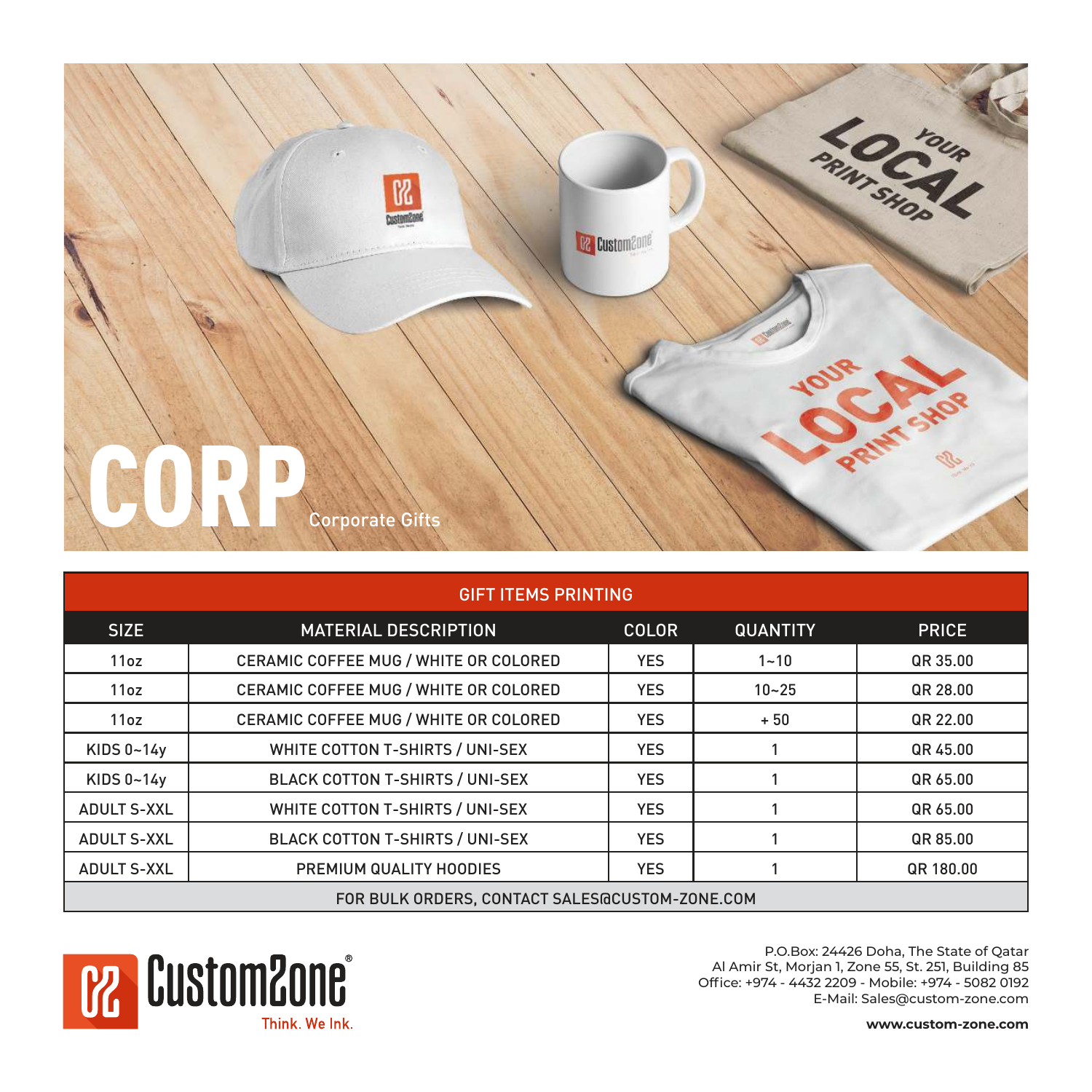

| <b>CATEGORY</b>                                                          | <b>DESCRIPTION</b>                                         |            |  |  |
|--------------------------------------------------------------------------|------------------------------------------------------------|------------|--|--|
|                                                                          | LOGO DESIGN ONLY WITH GUIDELINES                           | QR 3000.00 |  |  |
| <b>BRANDING</b>                                                          | FULL BRANDING FOR SMALL & MID COMPANY SIZE*                | QR 5000.00 |  |  |
|                                                                          | BROCHURE DESIGN UP-TO 16 PAGES - WITHOUT COPYWRITING       | QR 3200.00 |  |  |
| <b>MARKETING</b>                                                         | LEAFLET / FLYER DESIGN                                     | QR 600.00  |  |  |
|                                                                          | DOMAIN & HOSTING SERVICE WITH PROFISSIONAL EMAILS / YEARLY | QR 999.00  |  |  |
| <b>WEB</b>                                                               | BASIC WEBSITE DESIGN / CMS / SEO / UP-TO 5 WEB PAGES       | QR 6000.00 |  |  |
| FOR 3D MODELING / INTERIOR DESIGN, PLEASE CONTACT SALES GCUSTOM-ZONE.COM |                                                            |            |  |  |

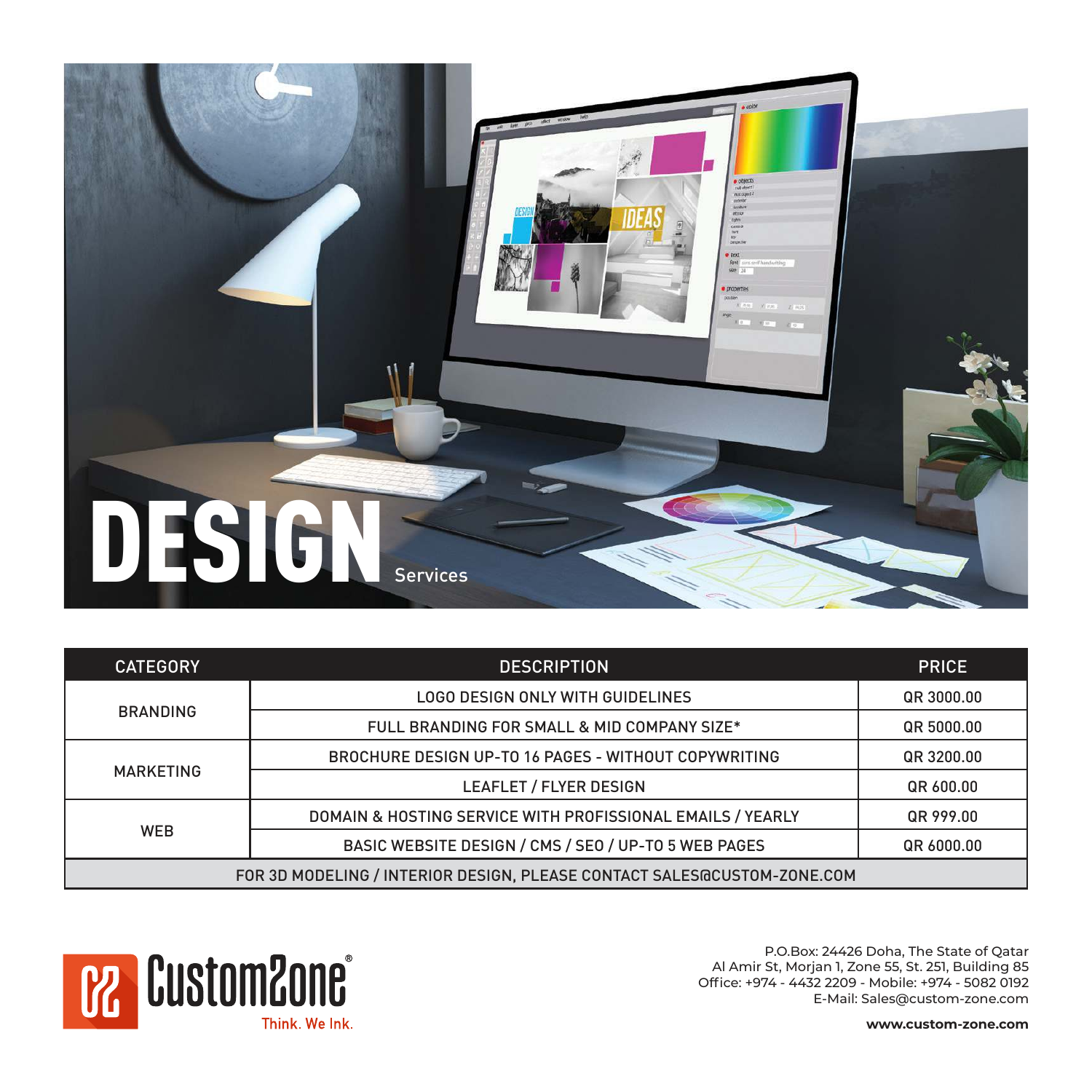| <b>SIZE</b>    | <b>MATERIAL DESCRIPTION</b>                                                               | FULL COLOR | <b>SIDE</b> | 2 SIDES   | LAMINATION | <b>FOILING</b> | <b>UNANTITY</b> | PRICE      |
|----------------|-------------------------------------------------------------------------------------------|------------|-------------|-----------|------------|----------------|-----------------|------------|
|                |                                                                                           | $\bullet$  | $\bullet$   |           |            |                |                 | QR 80.00   |
|                |                                                                                           | $\bullet$  | $\bullet$   |           | $\bullet$  |                |                 | QR 100.00  |
| 5*9CM          | BUSINESS CARDS 350gsm Art-Matt                                                            | $\bullet$  | $\bullet$   |           |            |                | 100             | QR 200.00  |
|                |                                                                                           | $\bullet$  |             | $\bullet$ |            |                |                 | QR 100.00  |
|                |                                                                                           | $\bullet$  |             |           | 0          |                |                 | QR 180.00  |
|                |                                                                                           | O          |             |           |            |                |                 | QR 280.00  |
|                | FLYERS SIZE A5 (14*20CM) PRINTED ON ART-MATT MATERIAL<br>PAPER WEIGHT FROM 135GMS~250GSM  | 0          | $\bullet$   |           |            |                |                 | QR60.00    |
|                |                                                                                           | $\bullet$  | $\bullet$   |           | $\bullet$  |                |                 | QR 120.00  |
| A <sub>5</sub> |                                                                                           | $\bullet$  | $\bullet$   |           | $\bullet$  | $\bullet$      | 100             | QR 320.00  |
|                |                                                                                           | $\bullet$  |             | 0         |            |                |                 | QR 120.00  |
|                |                                                                                           | $\bullet$  |             |           | $\bullet$  |                |                 | QR 200.00  |
|                |                                                                                           | $\bullet$  |             |           |            |                |                 | QR 450.00  |
|                |                                                                                           | 0          | $\bullet$   |           |            |                | 100             | QR 180.00  |
|                |                                                                                           | 0          | $\bullet$   |           | $\bullet$  |                |                 | QR 240.00  |
| A4             | FLYERS SIZE A5 (21*29.7CM) PRINTED ON ART-MATT MATERIAL                                   | $\bullet$  | $\bullet$   |           | $\bullet$  | $\bullet$      |                 | QR 500.00  |
|                | PAPER WEIGHT FROM 135GMS~250GSM                                                           | $\bullet$  |             | ●         |            |                |                 | QR 240.00  |
|                |                                                                                           | 0          | $\bullet$   |           | $\bullet$  |                |                 | QR 360.00  |
|                |                                                                                           | $\bullet$  |             |           |            | $\bullet$      |                 | QR 850.00  |
|                | A4 FOLDERS WITH INNER POCKET INSIDE PRINTED ON ART-<br>MATT MATERIAL, PAPER WEIGHT 350GSM | $\bullet$  |             |           |            |                |                 | QR 850.00  |
| <b>FOLDERS</b> |                                                                                           | $\bullet$  |             | ●         |            |                | 100             | QR 1200.00 |
| LETTERHEAD     | PREMIUM A4 PAPER 80~100GSM                                                                | $\bullet$  | $\bullet$   |           |            |                |                 | QR 150.00  |
|                |                                                                                           |            |             |           |            |                | 100             | QR 220.00  |
| D/L            | ENVELOPES D/L SIZE (11*22CM)                                                              | O          |             |           |            |                | 100             | QR 150.00  |
| $ENV - A4$     | <b>ENVELOPES A4 SIZE</b>                                                                  |            |             |           |            |                | 100             | QR 185.00  |